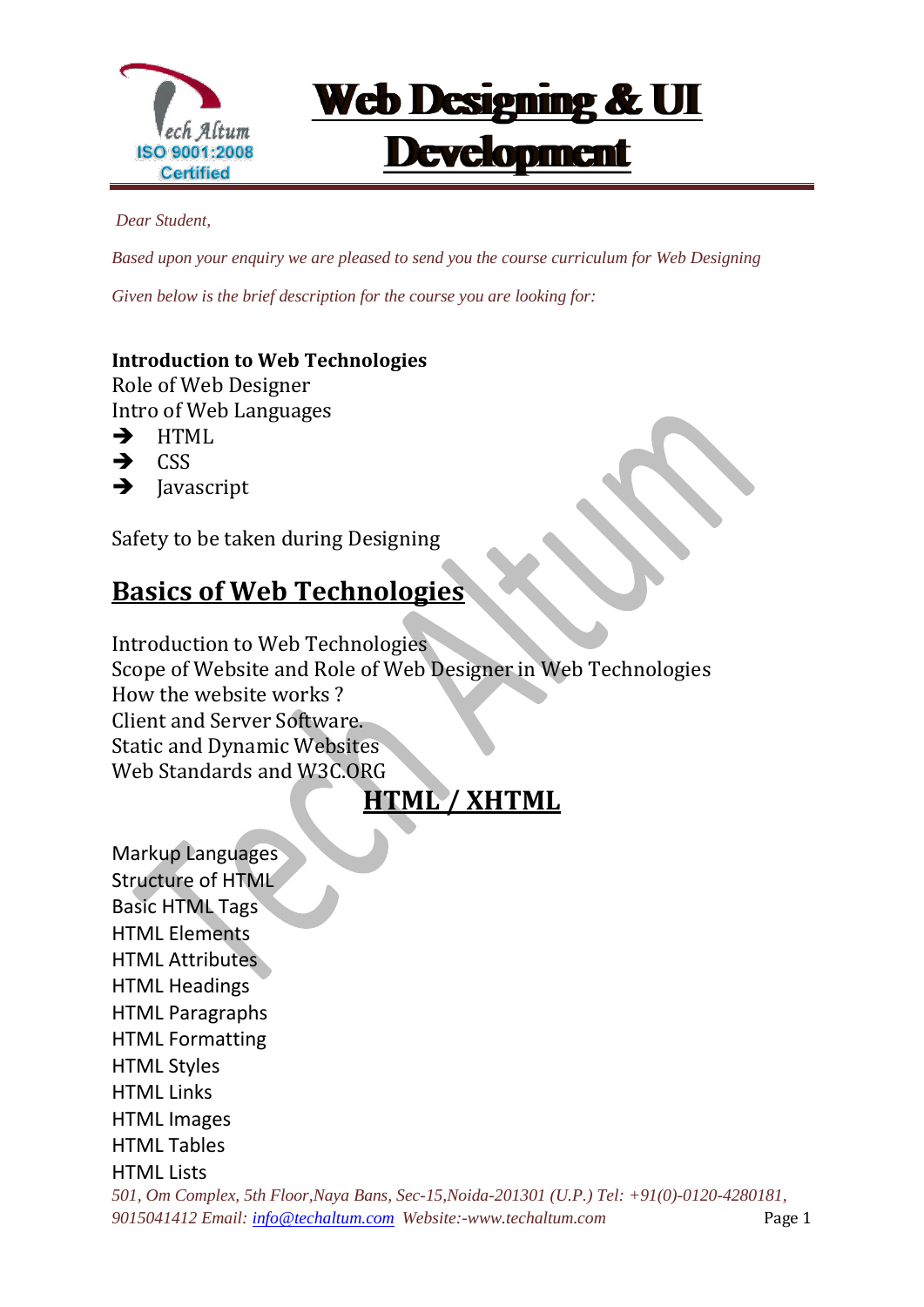

HTML Forms HTML Iframes Difference between HTML & XHTML XHTML Basics Introduction to Doc Types

 $\overline{a}$ 

# **HTML Advanced**

HTML Layout HTML Doctypes HTML CSS HTML Head HTML Meta HTML Scripts HTML Entities HTML URLs HTML Webserver HTML Summary

## **Web Design with CSS**

Introduction to Cascading Style Sheets Types of Style Sheets Types of CSS Selectors CSS properties CSS Styling Styling Backgrounds Styling Text Styling Fonts Styling Links Styling Lists Styling Tables **CSS Box Model**  CSS Box Model CSS Border CSS Outline CSS Margin CSS Padding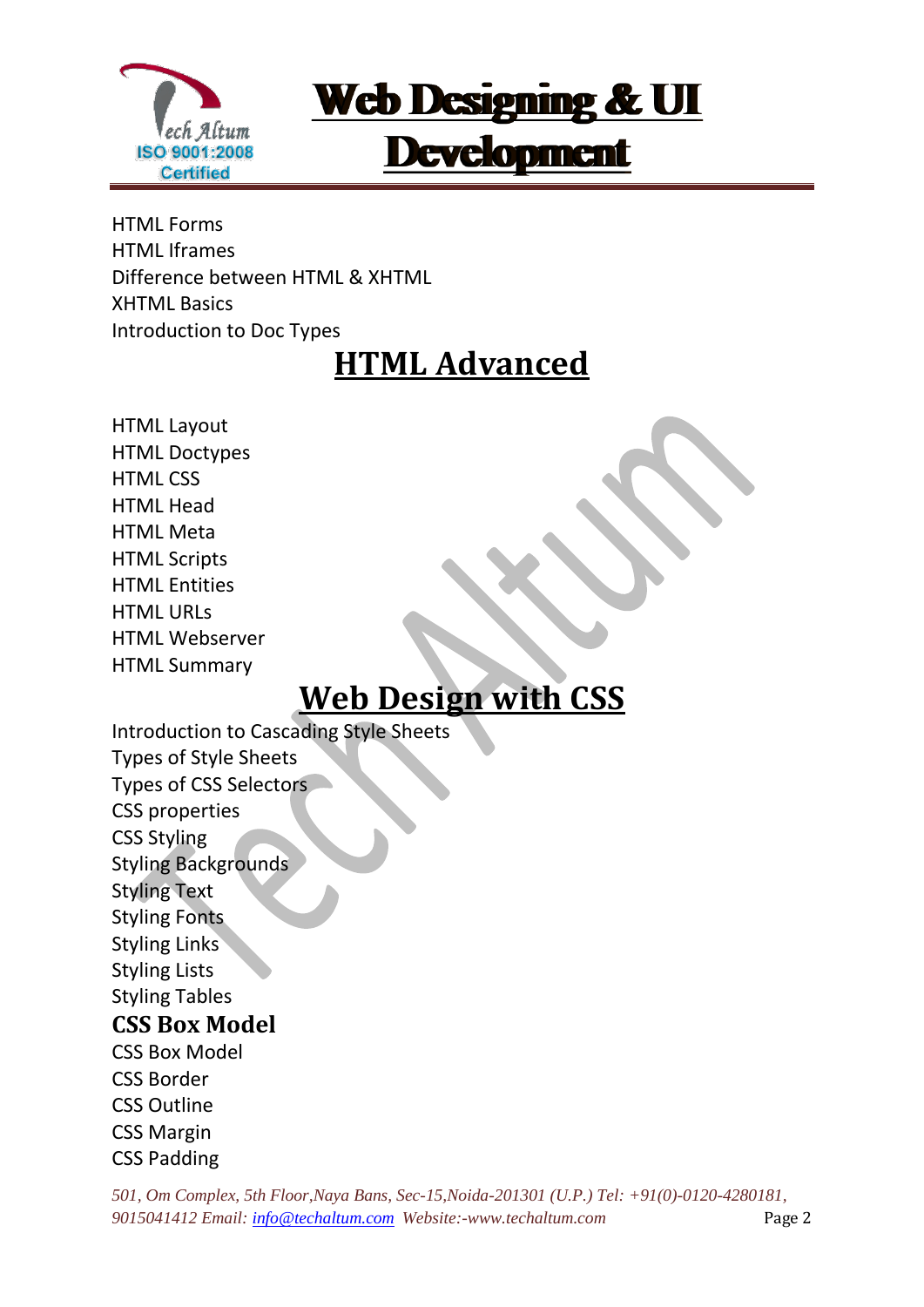

# **CSS Advanced**

CSS Grouping/Nesting CSS Dimension CSS Display CSS Positioning CSS Floating CSS Align CSS Pseudo-class CSS Pseudo-element CSS Navigation Bar CSS Image Gallery CSS Image Opacity CSS Image Sprites CSS Media Types CSS Attribute Selectors CSS Fixed Vs Liquid Layout Custom CSS Layout Design Creating simple and dropdown menus Creating Appealing forms using CSS CSS Tips and Optimization Techniques

 $\overline{a}$ 

## **Adobe Photoshop CC**

Introduction of Stock Photography Types of Images and Image Editing Tools Introduction to Adobe Photoshop Using Photoshop Tools Layers, Actions and Filters Creating Custom Effects Design Banners for Website Basic Website Layout 12 Grid Layouts ( For Desktops and Tablets) 6 Grid Layouts ( For Smartphones) **PSD to HTML Conversion**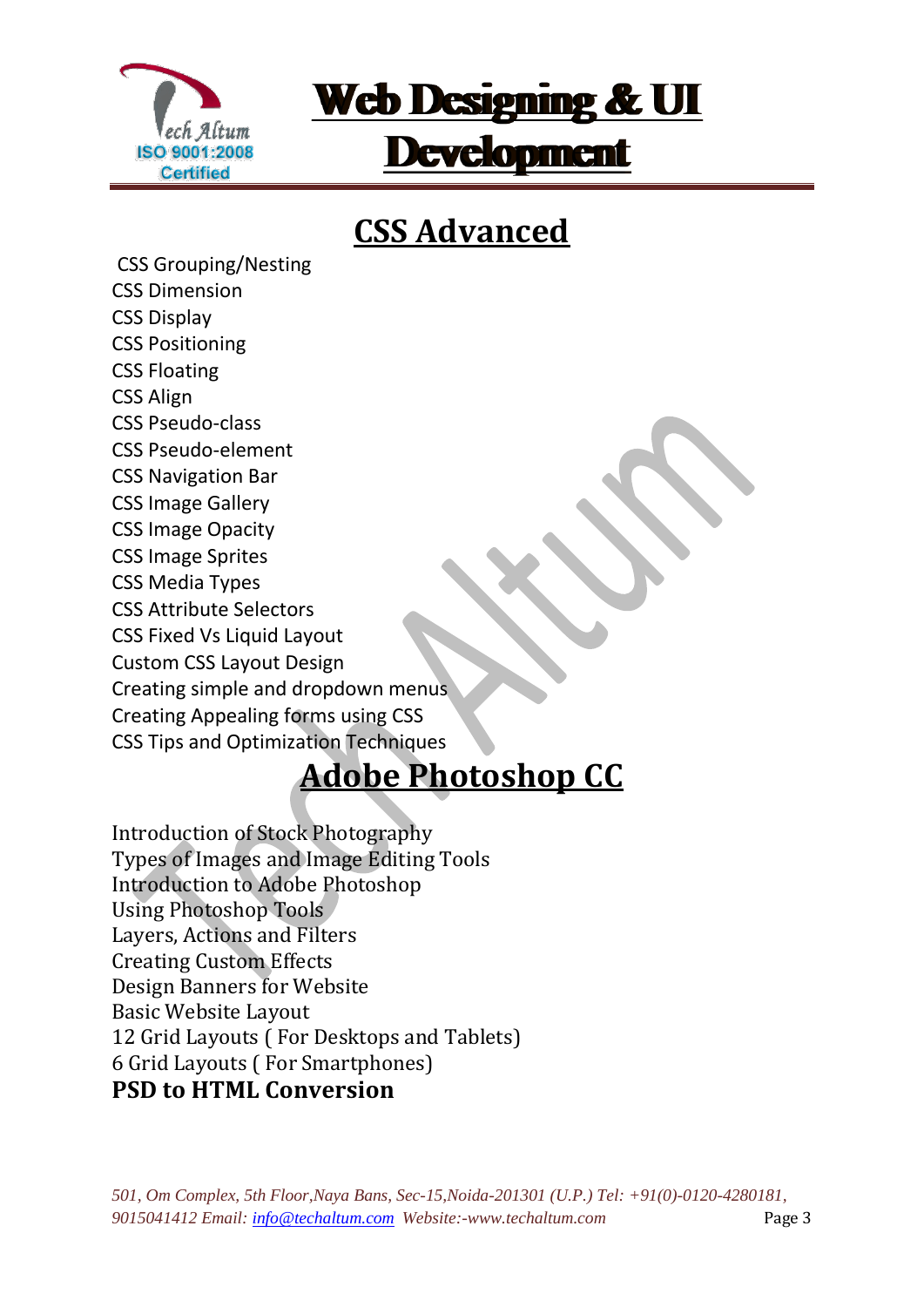

# **Adobe Brackets**

Installation process of Brackets Introduction to Adobe Brackets Learning the Interface Add plugins in Adobe Brackets.

 $\overline{a}$ 

# **SEO (Intro)**

What is SEO & its scope. Keyword Research and Analysis (Tools and Implementation) Website Analysis Website Performance Monitoring Google Analytics/Webmaster XML Sitemap Use of Meta Tags

# **Web Hosting Training**

Web Hosting Basics Types of Hosting Packages Linux and Windows Control Panel Using FTP Client Maintaining a Website Domain Names Registration, Subdomain

# **UI Development**

# **JavaScript**

- What is Javascript?
- Client side Vs Server Side JavaScript
- Javascript Variables
- Javascript Comments
- Javascript Datatypes
- o Primitive Datatype
- *501, Om Complex, 5th Floor,Naya Bans, Sec-15,Noida-201301 (U.P.) Tel: +91(0)-0120-4280181, 9015041412 Email: [info@techaltum.com](mailto:info@techaltum.com) Website:-www.techaltum.com* Page 4 o Refrence Datatype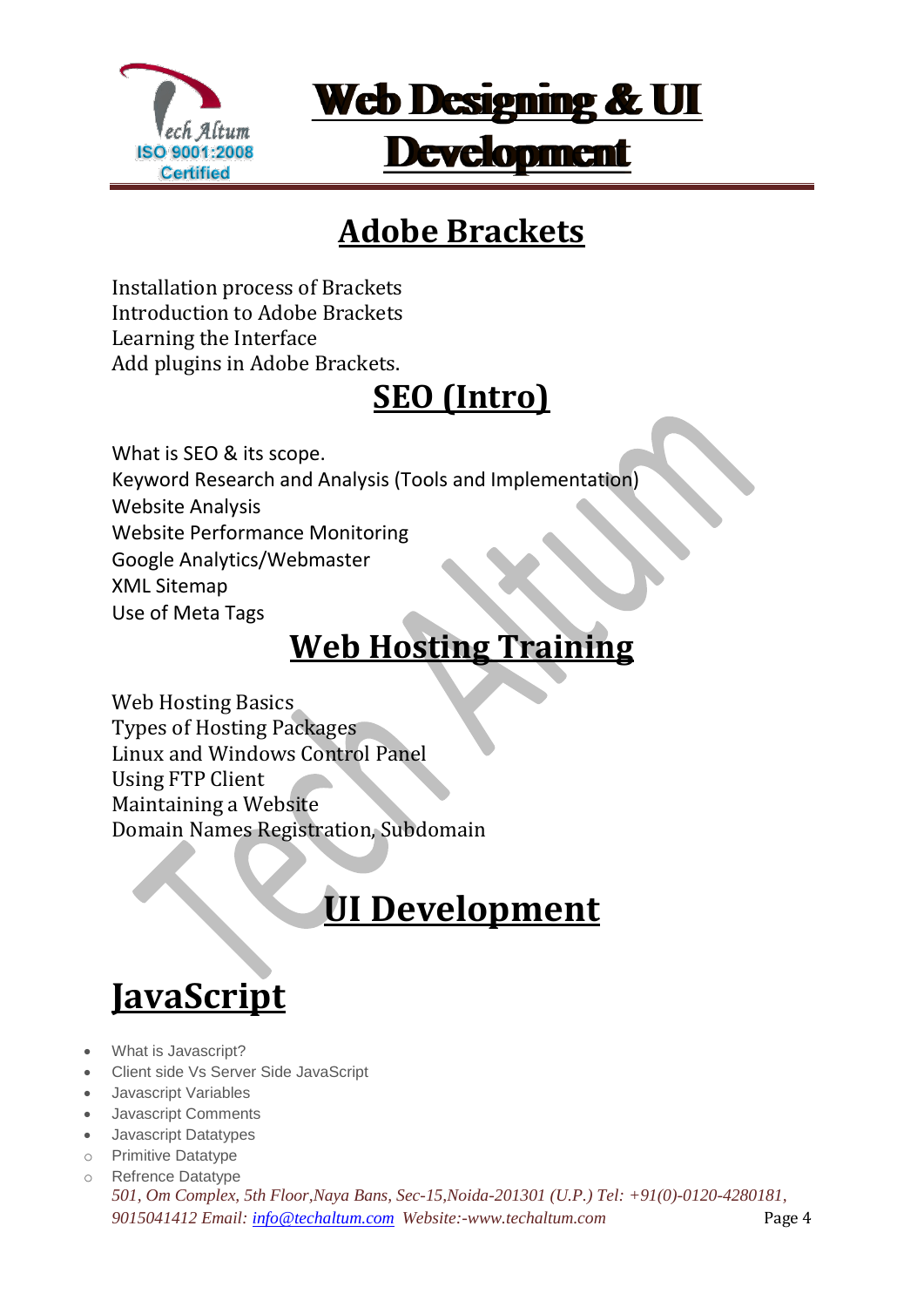

# **Web Designing & UI Development**

- JavaScript operators
- Javascript Strings
- JavaScript Numbers
- Javascript DOM
- **DOM Selectors**
- JavaScript CSS
- JavaScript Events
- Event Listeners
- Event Propagation
- o Event Bubbling
- o Event Capturing
- Javascript Functions
- Javascript Conditions
- o If else statement
- o Switch Statement
- Javascript Loops
- o While Loop
- o Do While Loop
- o For Loop
- o For in loop
- Javascript Try Catch
- Javascript Arrays
- JavaScript Objects
- JavaScript Timing Functions
- Javascript Window Objects
- Javascript Screen Objects
- Javascript History Objects
- Javascript Location Objects
- Javascript Navigator Objects
- **.** Javascript Date Objects
- Javascript Math Object
- Javascript Regex Object
- Javascript Cookies
- Javascript Form Validations
- JavaScript Debugging

#### **Advance JavaScript**

- Function Callbacks
- Constructor Functions
- JSON
- JS Async Functions
- Node JS Basics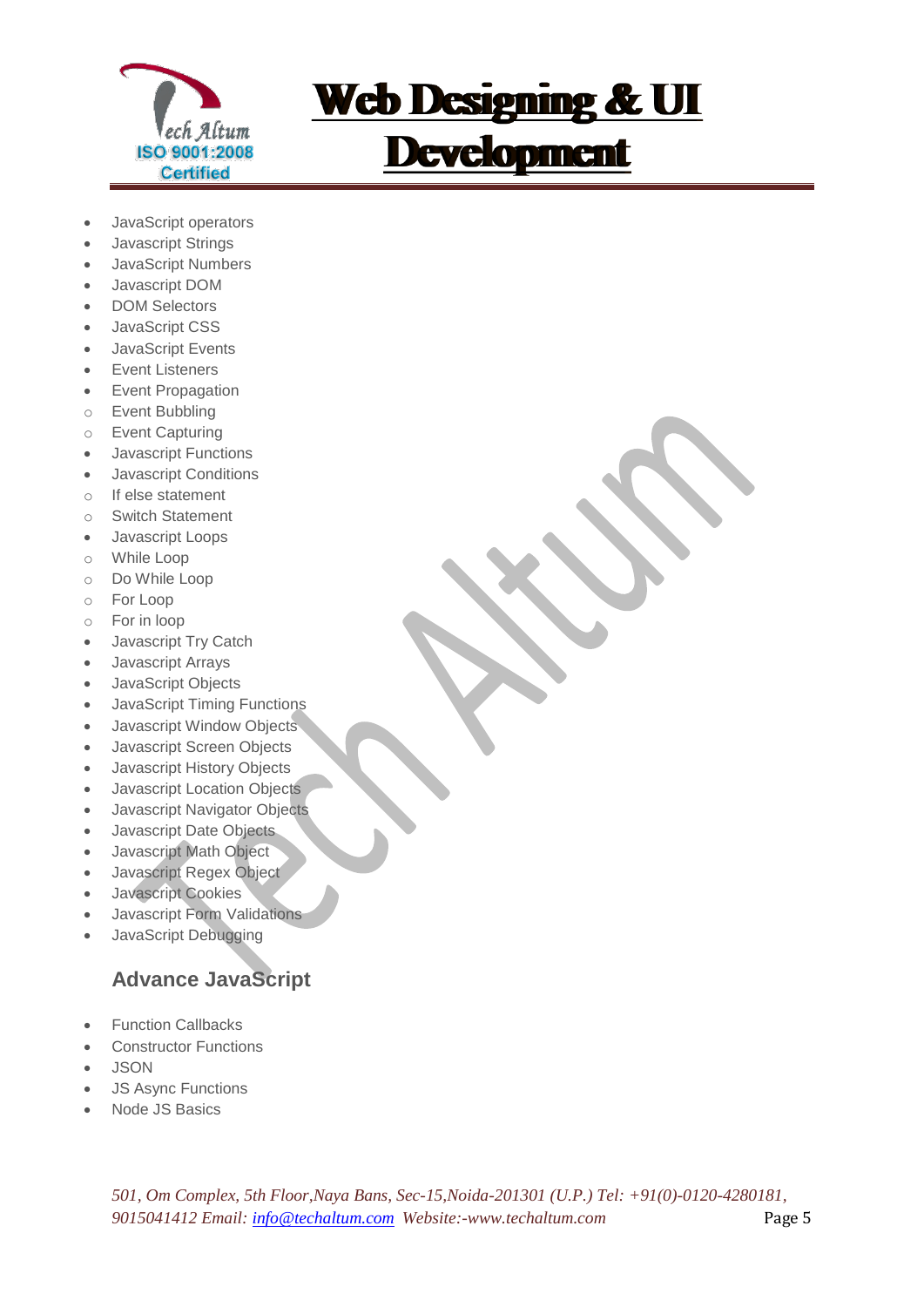

# **Web Designing & UI Development**

#### **AJAX**

- **XMLHttpRequest**
- Ajax get and post
- Ajax Send
- Ajax onreadystate
- Fetch JSON data through Ajax
- Fetch API data through Ajax

### **JQUERY**

Jquery Syntax Jquery Versions, CDNs Jquery Selectors Jquery Events Jquery HTML Jquery CSS JQuery Animation Conflict with jquery Customized Jquery Apps JQuery Menus Jquery Image Slider JQuery Accordions & Collapsible. Scrolling Contents. User Interface Designing using jQuery. Parallax Design Websites. Jquery UI Library Jquery Lightbox Jquery Scrolling Effects Jquery Plugins

## **HTML5 and CSS3**

Why do we need HTML5? What happened to XHTML? A tiny history of markup The promise of a semantic web

### **The New and the Old**

*501, Om Complex, 5th Floor,Naya Bans, Sec-15,Noida-201301 (U.P.) Tel: +91(0)-0120-4280181, 9015041412 Email: [info@techaltum.com](mailto:info@techaltum.com) Website:-www.techaltum.com* Page 6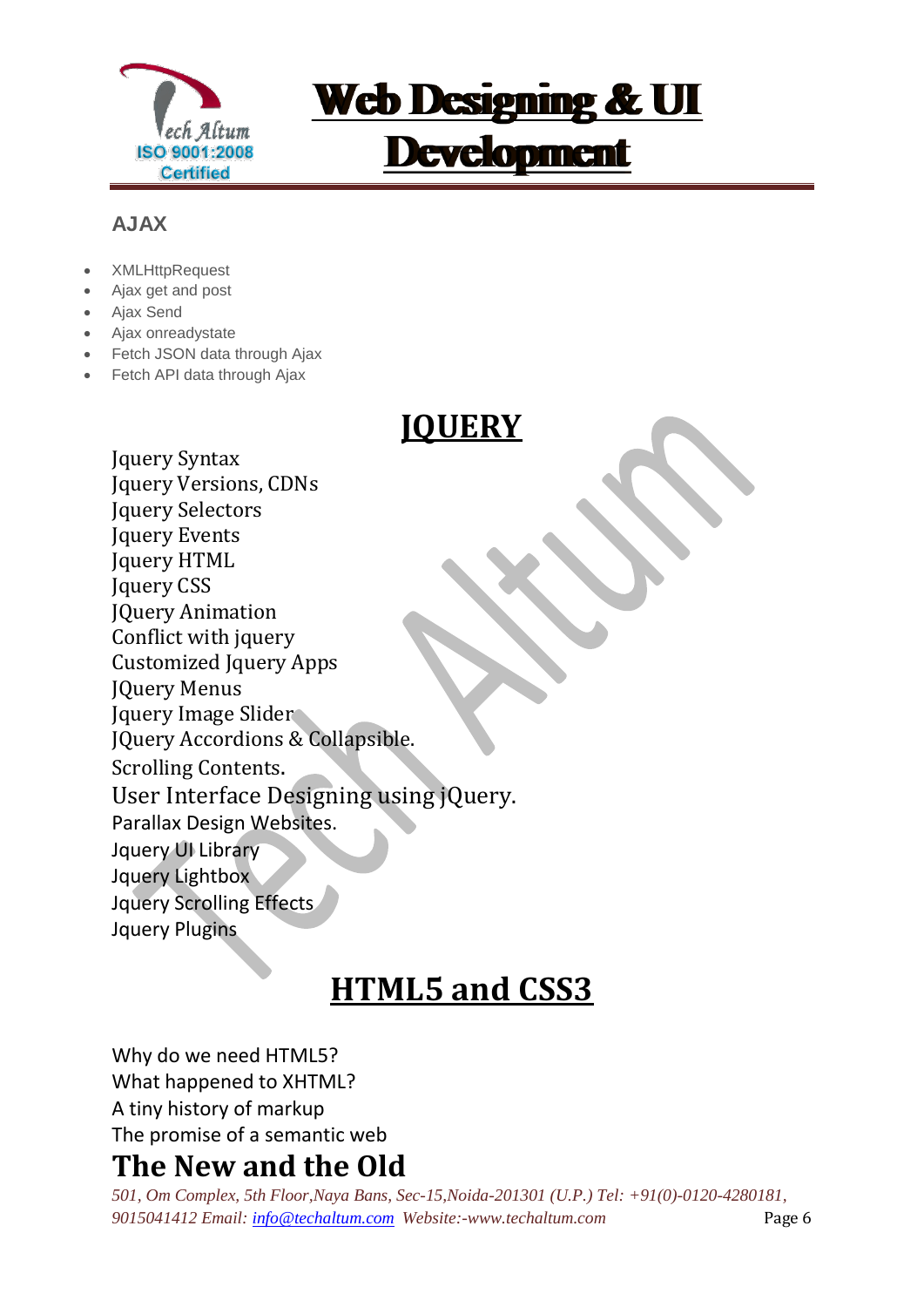

New structural tags New content tags New attributes Deprecated elements Semantic tagging

#### **Document Structure**

 $\overline{a}$ 

Structuring top-level elements Structuring interior content Building headers Checking document outlines Navigation elements

### **New Form Controls**

New input types Setting form autofocus Using placeholder data Marking required fields Working with number inputs Validate Form using Html5

### **The HTML5 API**

Canvas overview HTML-5 Geo Location Adding canvas content Canvas vs. SVG Charts through Canvas

### **Video and Audio**

Video overview Audio and video containers Audio and video codecs Supported formats Custom Controls using Javascript

### **HTML5 Web Storage**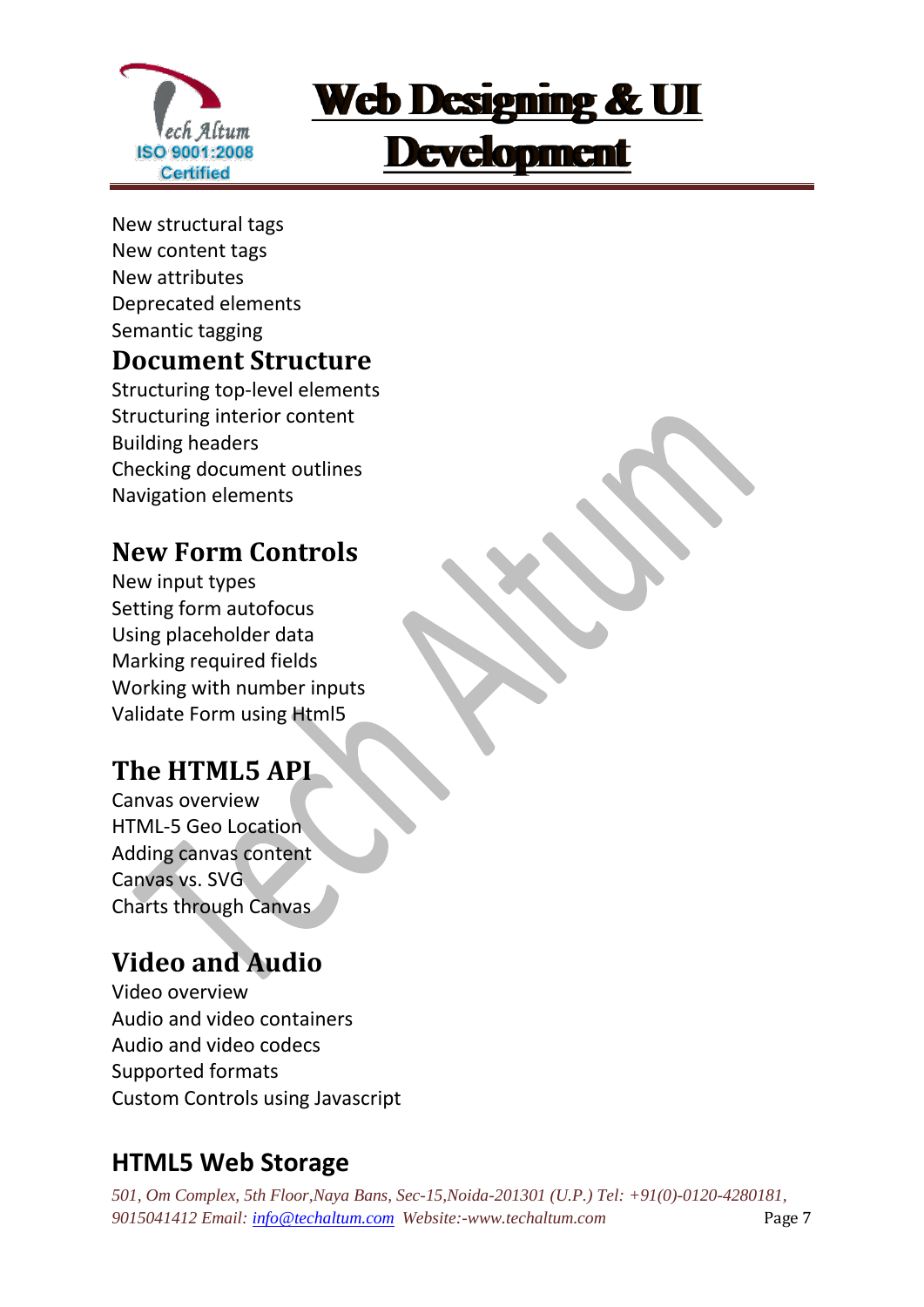

Local Storage Session Storage

### **Introducing CSS3**

 $\overline{a}$ 

What's new in CSS3 Why do we need it? CSS3 and HTML5 CSS3 and JavaScript **Corners, Colours, Backgrounds**  Rounded corners Colour and opacity Border Image **Gradients** Multiple backgrounds

#### **Techniques and Effects**

Text and box shadows Scaling and transformations

#### **Fonts and Text Handling**

Multi-column layout @font-face Google Fonts service

#### **Transformation & Animation**

Scaling, skewing and rotating Working with transition

### **HTML5, CSS3 Here and Now**

Current browser support Mobile support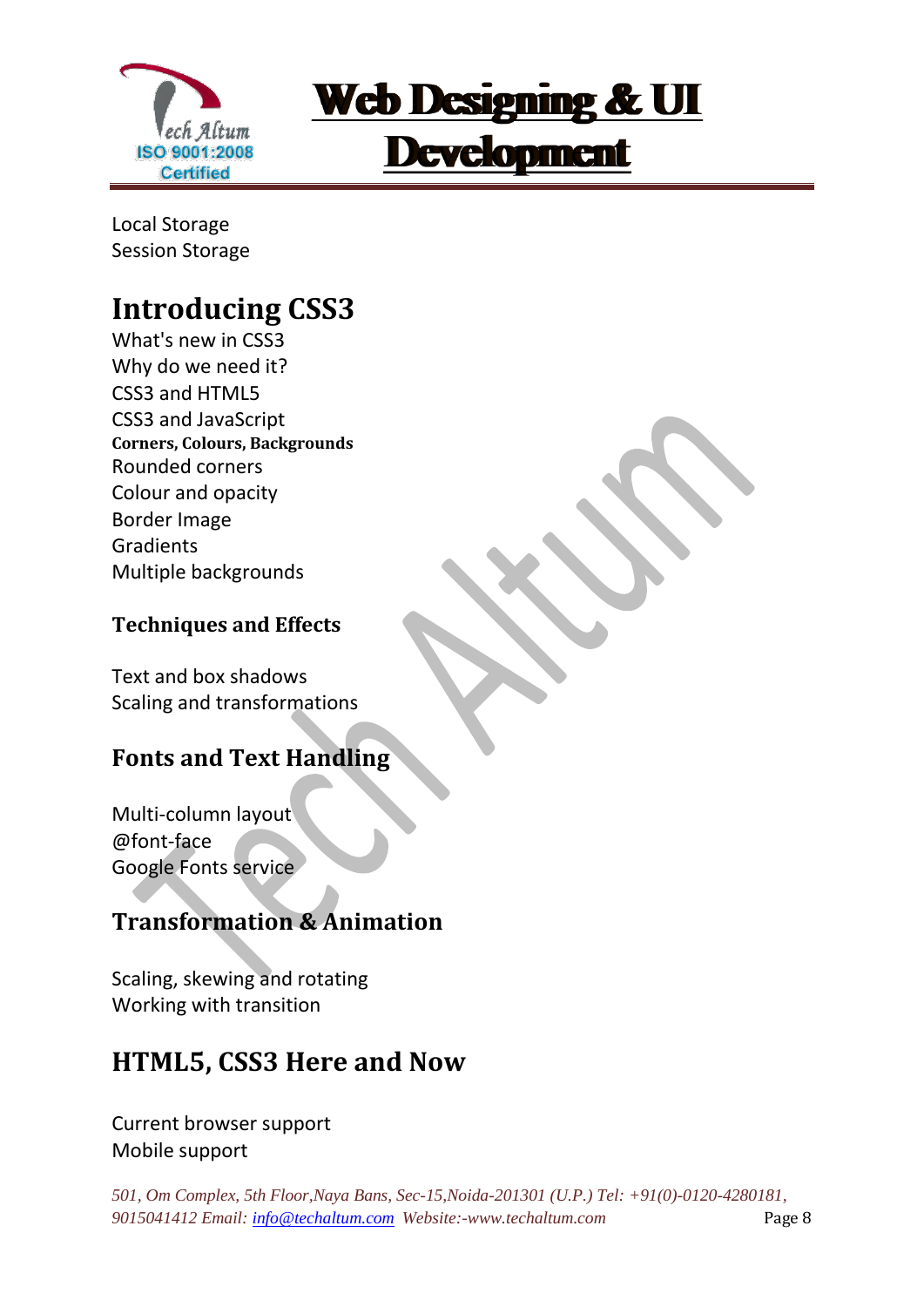

#### HTML5 Old Browser Support

 $\overline{a}$ 

### **Responsive Layouts**

Understanding Responsive Behaviour 12 Grid layout ( 1200px ) For **Large Screen Desktop**. 12 Grid layout ( 960px ) For **Medium Screen Desktop**. 12 Grid layout ( 768px ) For **Tablets & IPads**. 6 Grid layout (100%) For **Smartphones**. Create **responsive Layouts** using **CSS Media Query**. Responsive Layouts Debug and Testing

#### **Device Testing** on **Iphone** and **Android Phones**.

Android Inspect Element Testing.

## **Bootstrap Framework**

Twitter Bootstrap Introduction and use Installation of Bootstrap Bootstrap CSS & JS Bootstrap Image Slider Bootstrap Menus Bootstrap Components (Model Form) Bootstrap Project

# **SASS**

- What is Sass
- Sass Vs Less
- Sass Installation
- How to use sass
- Integrate Sass with Project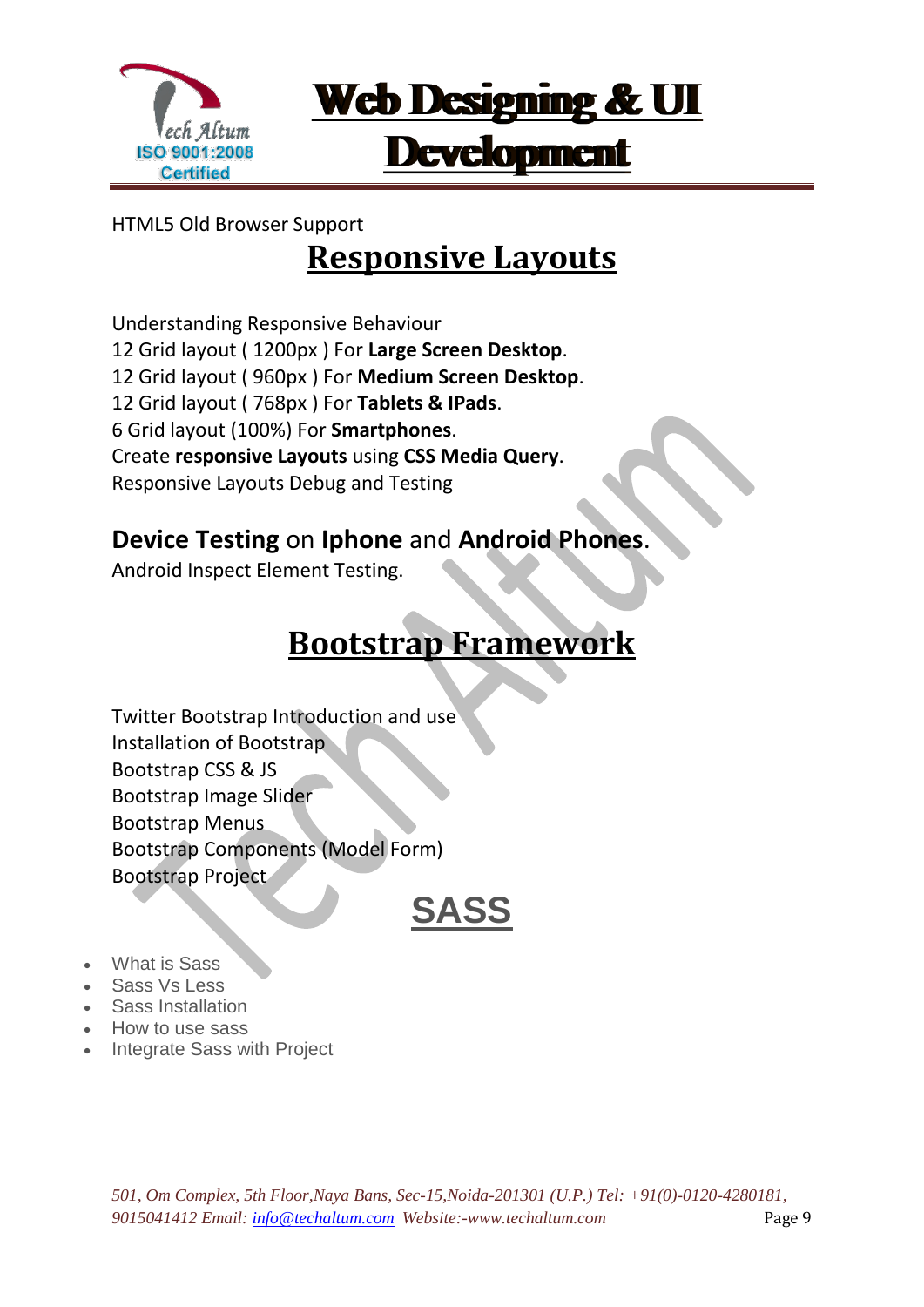

# **Web Designing & UI Development**

# **AngularJS**

- What is **Angular JS**
- Advantage of Angular JS
- Setup Angular JS Environment
- Angular 1 Vs 2 and 4
- Installation
- What is MVC Architecture
- Angular JS Directives
- Angular JS Controllers
- Angular Form Validation
- Angular JS Filters
- Angular JS Module
- \$scope
- \$http

## **UI Testing**

- W3C Validations
- Cross Browser Testing
- Upto IE8 Testing
- UI Testing for Android and IOS Devices
- Android Remote Usb Debugging
- Page Speed and Performance Testing
- User Experience Testing

### **Create your own Website (Project)**

Create Layout in Photoshop Start Designing the Website Manual testing Process to test your website Uploading website on server

- $\triangleright$  Project on web designing
- $\triangleright$  Project on UI Development
- Project on Bootstrap Framework

During this training, you will also learn free domain booking and hosting the all project live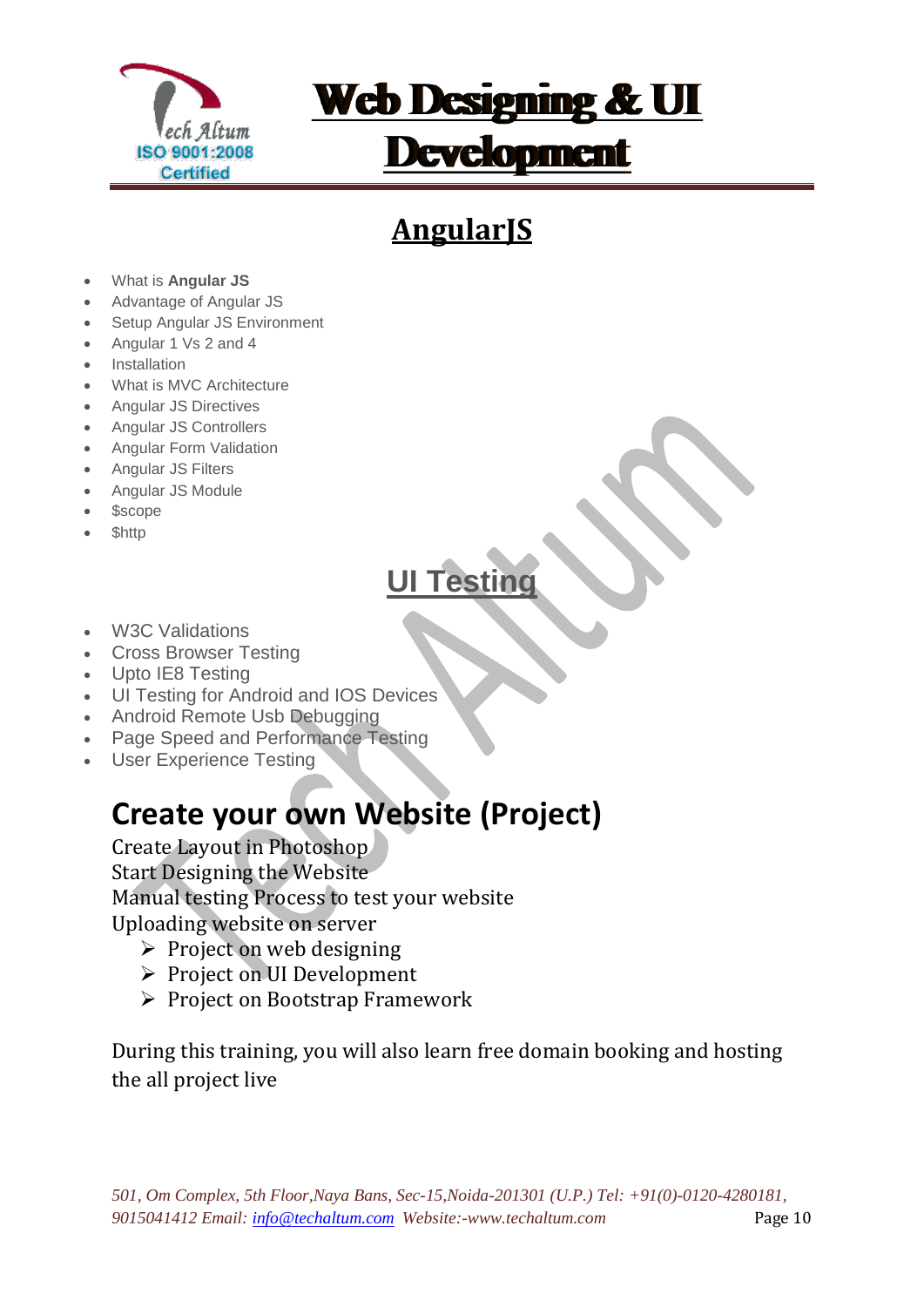

# **Web Designing & UI Development**

| <b>Course Duration</b>      | 4 Months                       |  |
|-----------------------------|--------------------------------|--|
| Fees                        | Call at 9015041412 to know     |  |
| <b>Slots</b>                | Weekdays & Weekends            |  |
| <b>Free Study Material</b>  | Yes, tutorial.techaltum.com    |  |
| <b>Placement Assistance</b> | yes, http://www.techaltum.org/ |  |

### **Trainer Profile**

### **Avinash Malhotra**

- Scored **AIR 120** in **GATE 2011**.
- M Tech Scholar at **IIT Kharagpur**.
- 7+ Experience in **Web Designing** and **User Interface Development**.
- Working as a **Corporate Trainer** and **Freelancer** from last 4 Years.
- **Microsoft Certified** HTML5 Designer and Developer.
- Till Now **Trained 500+ Candidates** and
- **Guest lecturer** in **Amity University, Noida** & **AKGEC College, Ghaziabad**